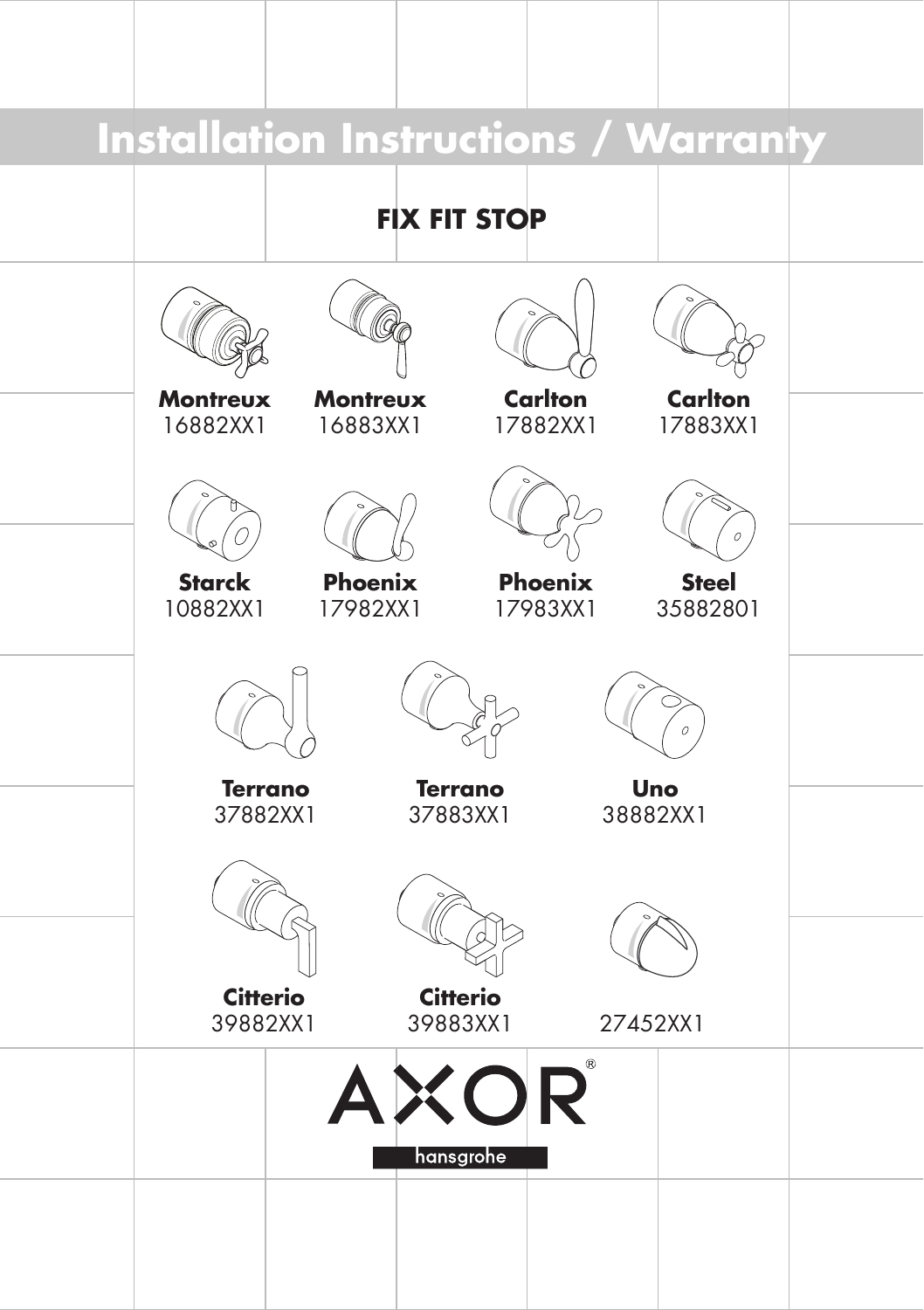





This unit requires a 1/2" NPT male nipple, extending 7/16" outside the surface of the finished wall.



### **Seal the wall around the nipple with waterproof sealant.**



## **Failure to seal the wall can lead to possible water damage.**

Wrap the nipple with Teflon tape (1).

Position the flat seal over the nipple. Screw the elbow firmly onto the nipple (2). Test for leaks.

Slide the cover over the elbow and snap into place on the gasket (3).

## **Handle assembly**

10882XX1 Starck 37882XX1 / 37883XX1 Terrano 16882XX1 / 16883XX1 Montreux

Push the handle onto the stem (1).

Tighten the screw (2).

Install the screw cover (3).

Install the hose adapter and washer (4).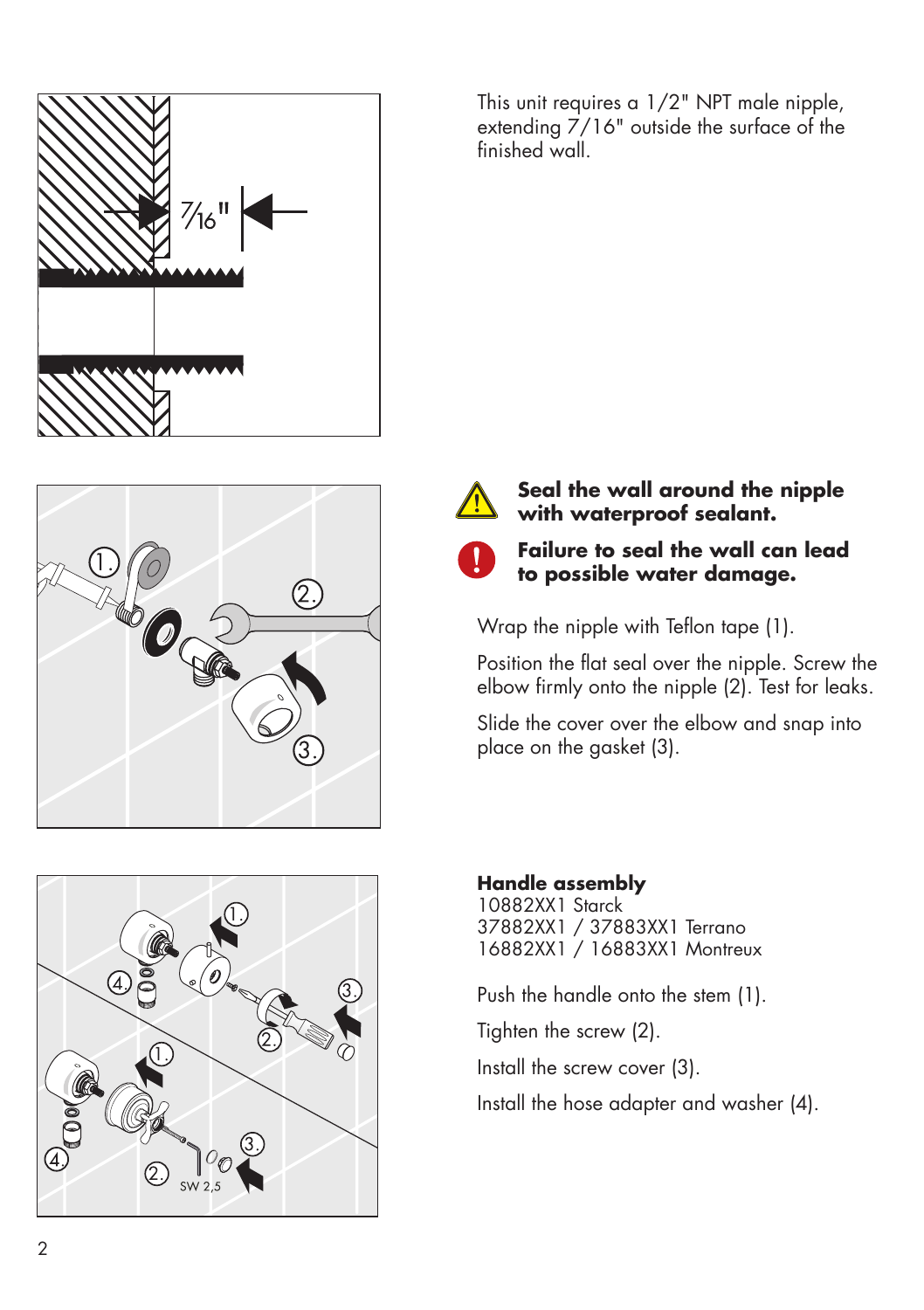





### 17885XX1 /17886XX1 Carlton 17982XX1 / 17983XX1 Phoenix

Push the handle onto the stem (1).

Tighten the screw (2).

Install the hose adapter and washer (3).

35882801 Steel 38882XX1 Uno 27452XX1

Tighten the screw by hand only three turns (1).

Snap on the handle (2).

Tighten the screw (3).

Cover the hole with the plastic cap (4).

Install the hose adapter and washer (5).

Citterio 39882XX1 / 39883XX1

Install the handle fixation and tighten the screw (1).

Snap on the handle (2).

Tighten the set screw with a 2 mm Allen wrench (3).

Install the hose adapter and washer (5).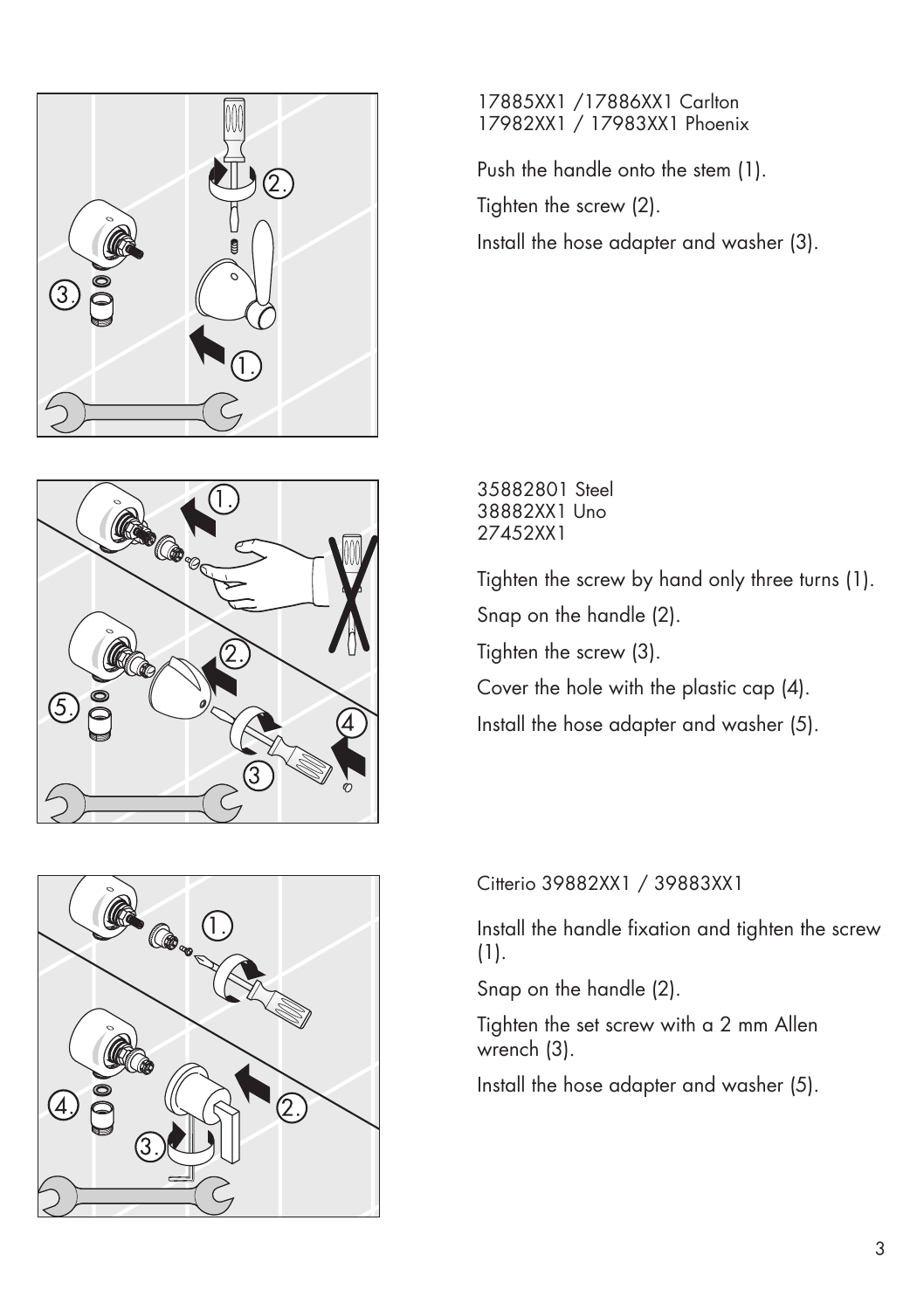

## **Replacement parts**

| 1                 | cartridge        |                    | 96350000 |
|-------------------|------------------|--------------------|----------|
| 2                 | sleeve           |                    | 96240XXX |
| 3                 | flat seal        |                    | 98557000 |
| 4                 | non return valve |                    | 94074000 |
| 5                 | handle           | Starck             | 10993XX1 |
| 5.1               | screw-cover      | Starck             | 96540XX1 |
| 6                 | cross handle     | Carlton            | 17993XX1 |
| 7                 | lever handle     | Carlton            | 17298XX1 |
| 8                 | handle           | Steel              | 35993801 |
| 8.1               | screw-cover      | Steel/Uno/27452XX1 | 96541001 |
| 9                 | handle           | 27452XX1           | 36993XX1 |
| 10                | cross handle     | Terrano            | 37995XX1 |
| 10.1              | screw-cover      | Terrano            | 96542XX0 |
| 11                | lever handle     | Terrano            | 37993XX1 |
| 11.1              | screw-cover      | Terrano            | 96543XX0 |
| $12 \overline{ }$ | handle           | Uno                | 38993XX1 |
| 13                | lever handle     | Citterio           | 39993XX1 |
| 14                | cross handle     | Citterio           | 39995XX1 |
| 15                | lever handle     | Phoenix            | 96632XX1 |
| 16                | cross handle     | Phoenix            | 96792XX1 |
| 17                | cross handle     | Montreux           | 16593XX0 |
| 17.1              | screw-cover      | Montreux           | 97987000 |
| 18                | lever handle     | Montreux           | 16693XX0 |

| $XX = Color code:$ | 00 chrome            |
|--------------------|----------------------|
|                    | 62 oil rubbed bronce |
|                    | 80 steel             |
|                    | 81 satinox           |
|                    | 82 brushed nickel    |

83 polished nickel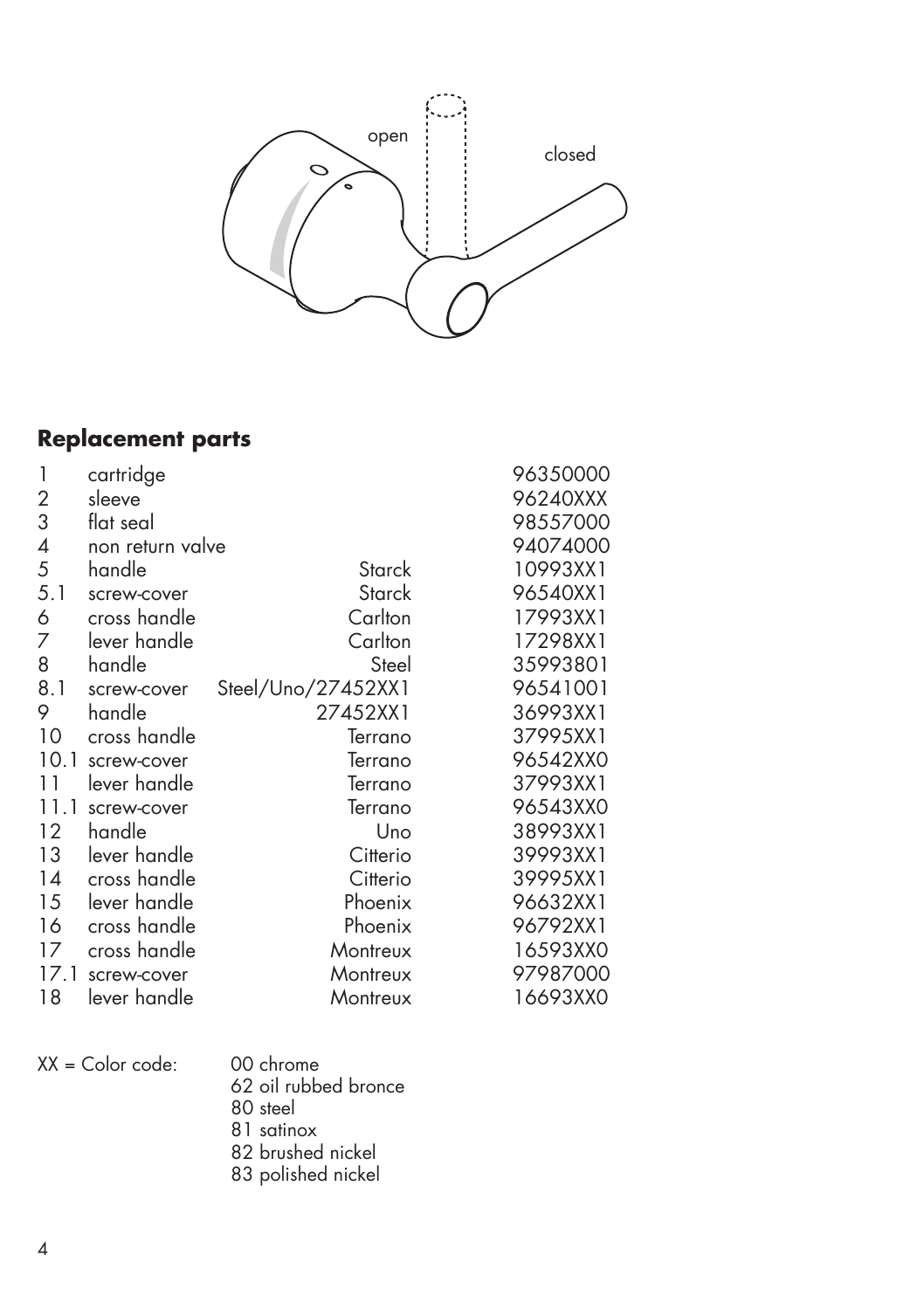

















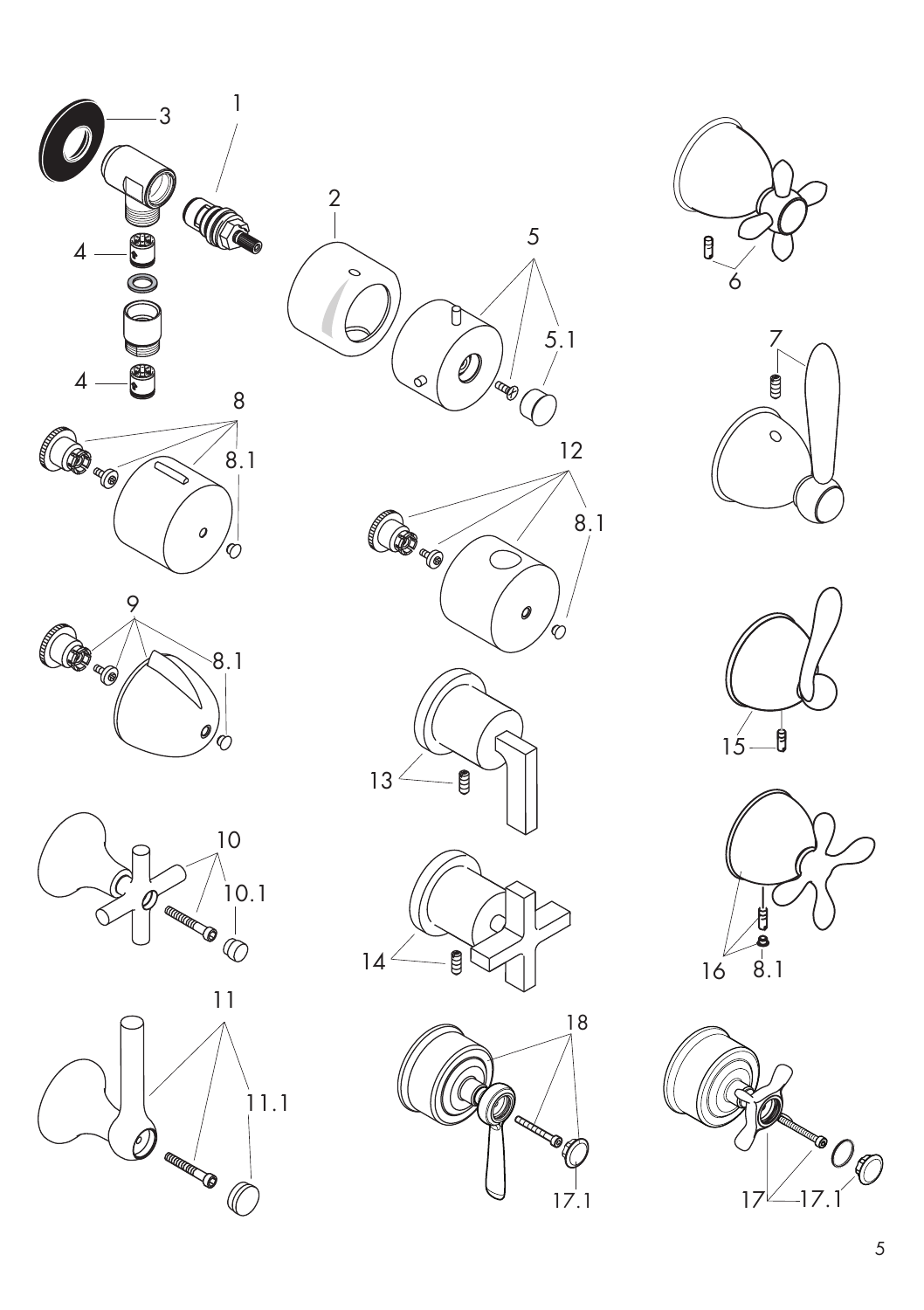## **Cleaning Recommendation for Hansgrohe Products**

Modern lavatory faucets, kitchen faucets, and showers consist of very different materials to comply with the needs of the market with regard to design and functionality. To avoid damage and returns, it is necessary to consider certain criteria when cleaning.

#### **Cleaning Materials for Faucets and Showers**

Acids are a necessary ingredient of cleaning materials for removing lime, however please pay attention to the following points when cleaning faucets and showers:

- Only use cleaning materials which are explicitly intended for this type of application. •
- Never use cleaning materials which contain hydrochloric, formic, phosphoric, or acetic acid, as they cause considerable damage. •
- Never mix one cleaning material with another. •
- Never use cleaning materials or appliances with an abrasive effect, such as unsuitable cleaning powders, sponge pads, or micro fiber cloths. •

#### **Cleaning Instructions for Faucets and Showers**

Please follow the cleaning material manufacturer's instructions. In addition, pay attention to the following points:

- Clean the faucets and showers as and when required •
- Use the amount of cleaning product and the amount of time recommended by the manufacturer. Do not leave the cleaner on the fixture longer than necessary. •
- Regular cleaning can prevent calcification. •
- When using spray cleaners, spray first onto a soft cloth or sponge. Never spray directly onto the faucet as droplets can enter openings and gaps and cause damage. •
- After cleaning, rinse thoroughly with clean water to remove any cleaner residue. •

#### **Important**

Residues of liquid soaps, shampoos, and shower foams can also cause damage, so rinse with clean water after using.

**Please note:** if the surface is already damaged, the effect of cleaning materials will cause further damage.

#### **Components with damaged surfaces must be replaced or injury could result.**

**Damage caused by improper treatment is not covered under the warranty.**

## **Limited Lifetime Consumer Warranty**

This product has been manufactured and tested to the highest quality standards by Hansgrohe, Inc. ("Hansgrohe"). This warranty is limited to Hansgrohe products which are purchased by a consumer in the United States after March 1, 1996, and installed in either the United States or Canada.

#### WHO IS COVERED BY THE WARRANTY

This warranty extends to the original consumer purchaser only. This warranty is non-transferable.

#### WHAT IS COVERED BY THE WARRANTY

This warranty covers only your Hansgrohe manufactured product. Hansgrohe warrants this product against defects in material or workmanship as follows: Hansgrohe will repair at no charge for parts only or, at its option, replace any product or part of the product that proves defective because of improper workmanship and/or material, under normal installation, use, service and maintenance. If Hansgrohe is unable to provide a replacement and repair is not practical or cannot be timely made, Hansgrohe may elect to refund the purchase price in exchange for the return of the product.

#### LENGTH OF WARRANTY

Replacement or repaired parts of products will be covered for the term of this warranty as stated in the following two sentences. If you are a consumer who purchased the product for use primarily for personal, family, or household purposes, this warranty extends for as long as you own the product and the home in which the product is originally installed. If you purchased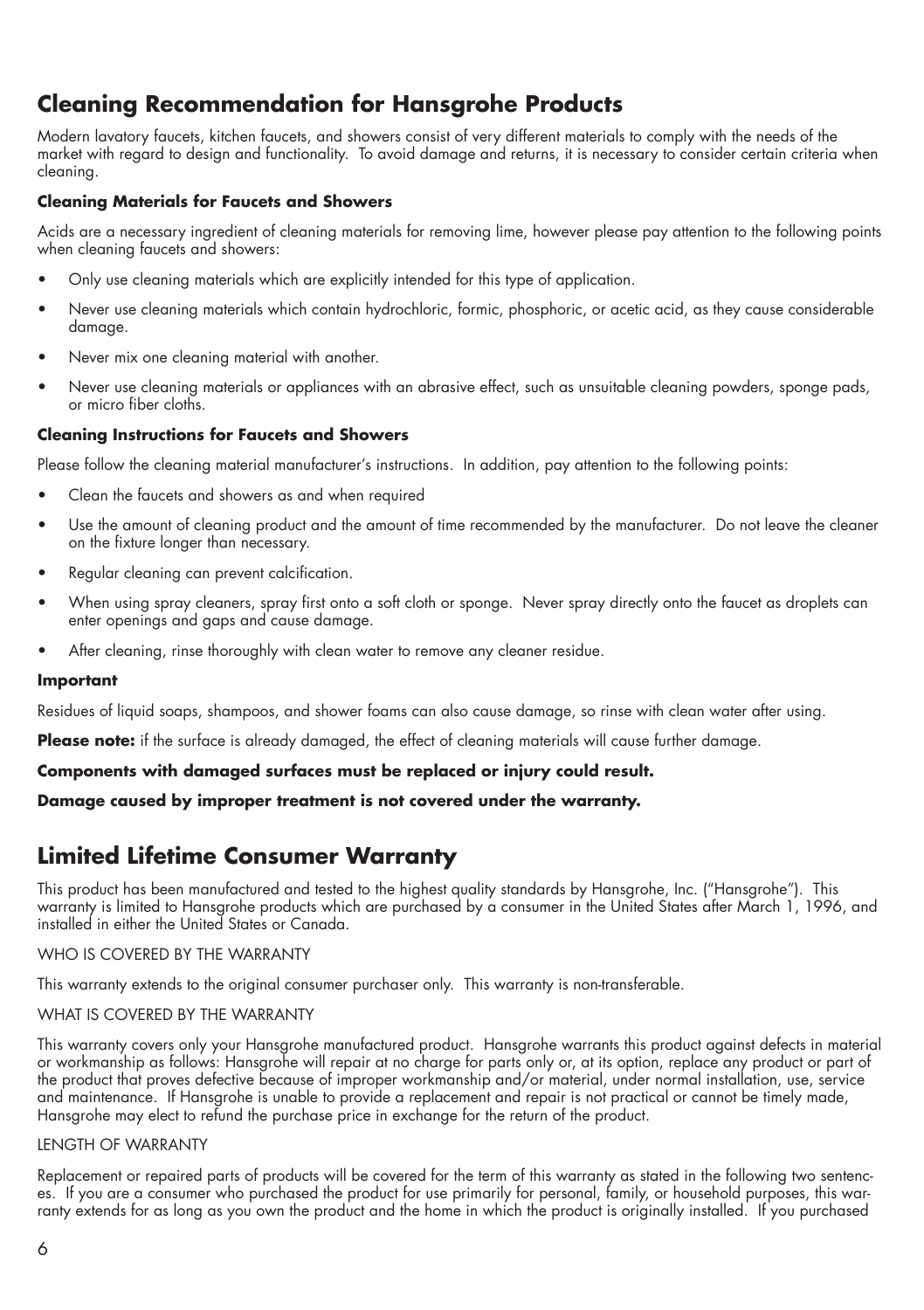the product for use primarily for any other purpose, including, without limitation, a commercial purpose, this warranty extends only (i) for 1 year, with respect to Hansgrohe and Commercial products, and (ii) for 5 years, with respect to AXOR products.

THIS WARRANTY DOES NOT COVER, AND HANSGROHE WILL NOT PAY FOR:

- A. Conditions, malfunctions or damage not resulting from defects in material or workmanship.
- B. Conditions, malfunctions or damage resulting from (1) normal wear and tear, improper installation, improper maintenance, misuse, abuse, negligence, accident or alteration, or (2) the use of abrasive or caustic cleaning agents or "norinse" cleaning products, or the use of the product in any manner contrary to the product instructions. (3) Conditions in the home such as excessive water pressure or corrosion.
- C. Labor or other expenses for the disconnection, deinstallation, or return of the product for warranty service, or for installation or reinstallation of the product (including but not limited to proper packaging and shipping costs), or for installation or reinstallation of the product.
- D. Accessories, connected materials and products, or related products not manufactured by Hansgrohe.

#### TO OBTAIN WARRANTY PARTS OR INFORMATION

Contact your Hansgrohe retailer, or contact Technical Service at:

Hansgrohe Inc. 1492 Bluegrass Lakes Parkway Alpharetta GA 30004 Toll-free (800) 334-0455.

In requesting warranty service, you will need to provide

- 1. The sales receipt or other evidence of the date and place of purchase.
- 2. A description of the problem.
- 3. Delivery of the product or the defective part, postage prepaid and carefully packed and insured, to Hansgrohe Inc. 1492 Bluegrass Lakes Parkway, Alpharetta, Georgia 30004, Attention: Technical Service, if required by Hansgrohe.

When warranty service is completed, any repaired or replacement product or part will be returned to you postage prepaid.

#### EXCLUSIONS AND LIMITATIONS

REPAIR OR REPLACEMENT (OR, IN LIMITED CIRCUMSTANCES, REFUND OF THE PURCHASE PRICE) AS PROVIDED UNDER THIS WARRANTY IS THE EXCLUSIVE REMEDY OF THE PURCHASER. HANSGROHE NEITHER ASSUMES NOR AUTHORIZES ANY PERSON TO CREATE FOR IT ANY OBLIGATION OR LIABILITY IN CONNECTION WITH THIS PRODUCT.

HANSGROHE SHALL NOT BE LIABLE TO PURCHASER OR ANY PERSON FOR ANY INCIDENTAL, SPECIAL, OR CONSE-QUENTIAL DAMAGES, ARISING OUT OF BREACH OF THIS WARRANTY OR ANY IMPLIED WARRANTY (INCLUDING MERCHANTABILITY).

Some States do not allow the exclusion or limitation of incidental or consequential damages, so the above limitation or exclusion may not apply to you. This warranty gives you specific legal rights, and you may have other rights which vary from State to State. You may be required by law to give us a reasonable opportunity to correct or cure any failure to comply before you can bring any action in court against us under the Magnuson-Moss Warranty Act.

#### PRODUCT INSTRUCTIONS AND QUESTIONS

Upon purchase or prior to installation, please carefully inspect your Hansgrohe product for any damage or visible defect. Prior to installing, always carefully study the enclosed instructions on the proper installation and the care and maintenance of the product. If you have questions at any time about the use, installation, or performance of your Hansgrohe product, or this warranty, please call or write to us or call us toll-free at 800 334 0455.